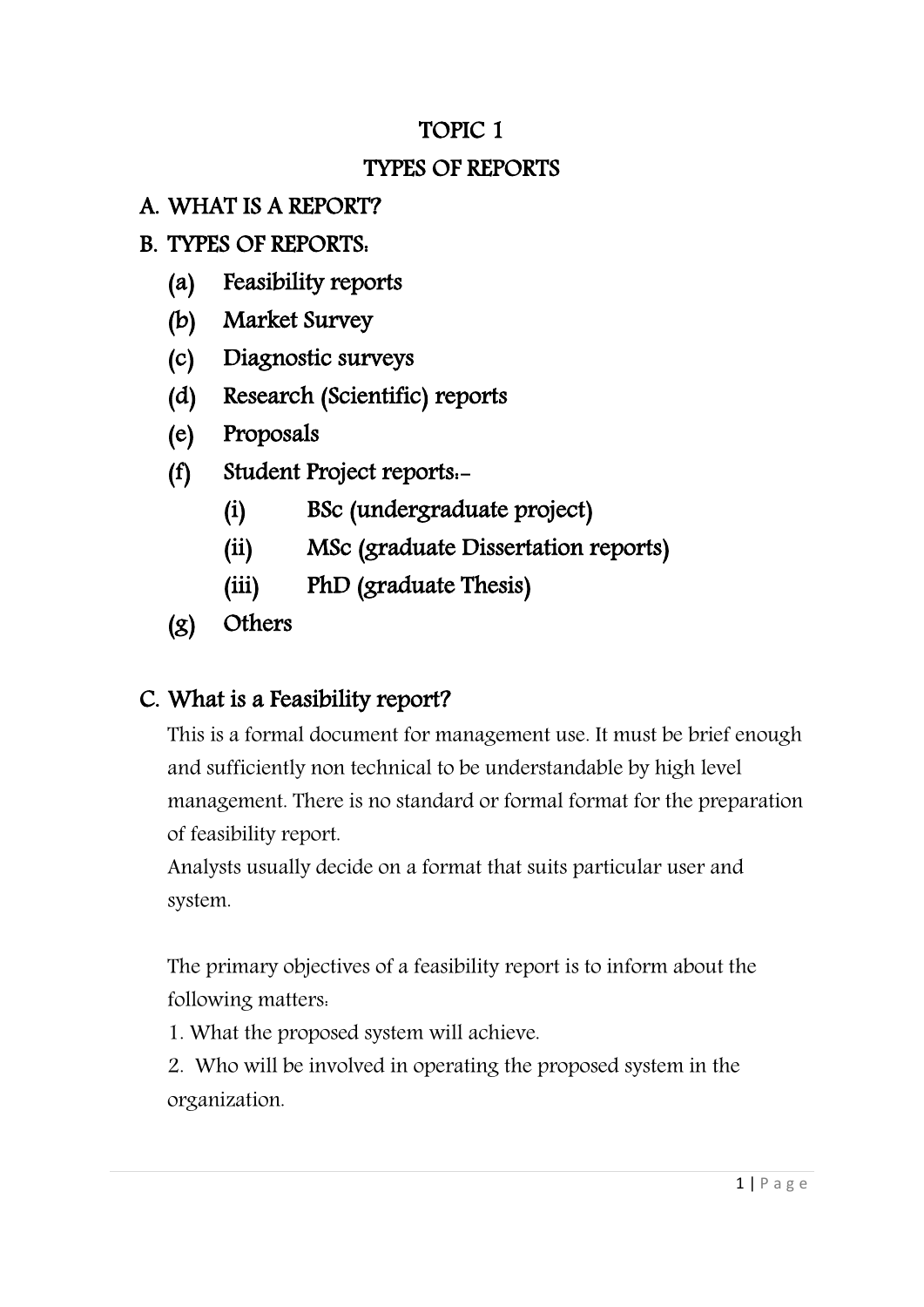- 3. The benefits that system will give.
- 4. The organizational changes needs for its successful implementation.
- 5. The estimated cost of the system.

All these are given in technical and simple language and the beginning of the report as an executive summary.

It is followed by the detail [feasibility](http://www.blurtit.com/q497230.html) report which contains the following items.

In simple words the feasibility study can be defined as the preliminary study that is being conducted to examine whether a certain project is capable of being done in a practical and useful way or in another words in an efficient and effective way, and the outcome of this study helps in the decision whether to proceed with the project or not. If we examine from another angle there is another objective behind the feasibility study and i.e. what possible problems that can occur during the [project](http://www.blurtit.com/q4163395.html) and based on this analysis some best possible alternative solutions are designed and recommendation on the best alternative solution is also formed. A standard feasibility study may include following feasibility studies.

- (1) [Economic](http://www.blurtit.com/q117820.html) feasibility study.
- (2) Technical feasibility study.
- (3) Marketing feasibility study.
- (4) Cultural feasibility study.
- (5) Legal feasibility study.
- (6) Schedule feasibility study.
- (7) Organizational feasibility study.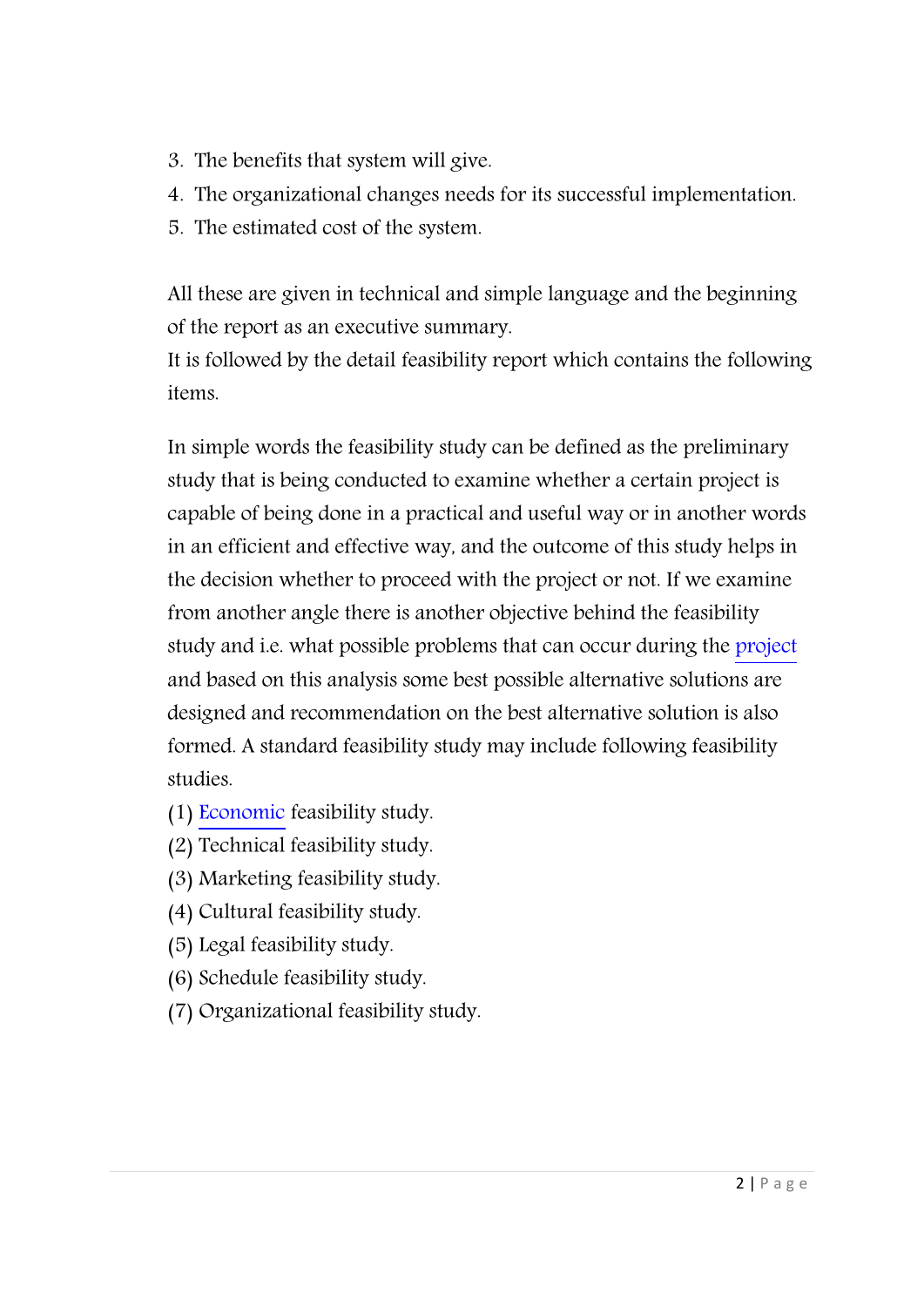### D. What is a proposal?

A project proposal is a detailed description of a series of activities aimed at solving a certain problem. The proposal should contain a detailed explanation of the:

☞justification of the project;

☞activities and implementation timeline;

☞methodology; and

☞human, material and financial resources required.

The project proposal should be a detailed and directed manifestation of the project design. It is a means of presenting the project to the outside world in a format that is immediately recognised and accepted. A research proposal should have a clear benefit and linkage to an important national, international or regional discourse. This could either be economic, social or political focus. It is usually the beginning of a serious research work, where the applicants must show in the proposal how the research opportunity will be applied after the framework of a national or regional programme in a developed or developing country.

# Writing proposals

A typical proposal should include the following:

- Problem statement *(issue, research question or problem to be investigated)*.
- Iustification and rationale *(importance and significance of subject, why it is* important to be addressed?)
- Background (literature review of work that has been done on this issue).
- Main objective and specific objectives *(candidate's proposed contribution)*.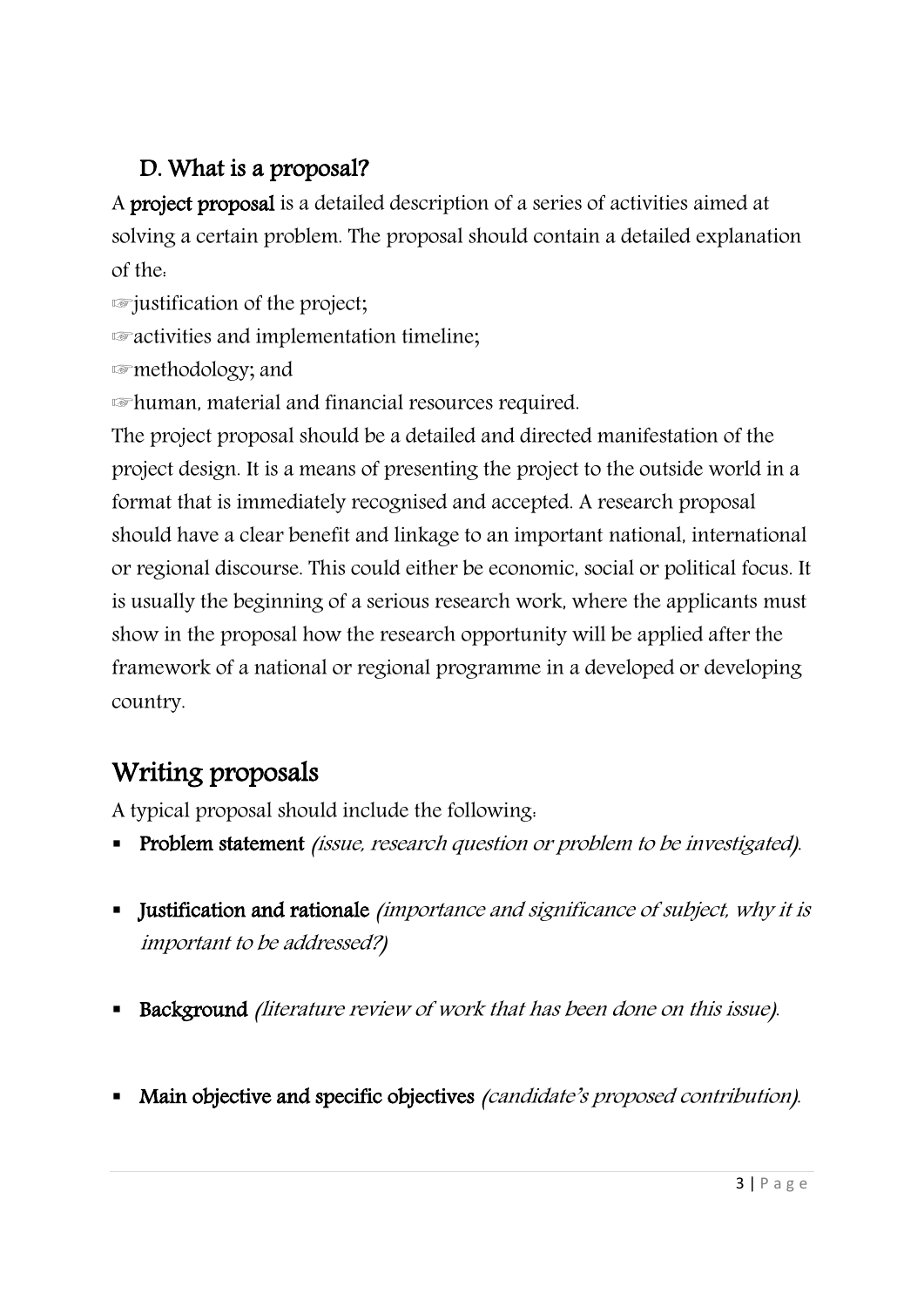- Materials and methods *(materials needed to accomplish the research and* research design, including hypotheses to be tested, data sources, procedures and analytical techniques to be employed).
- **Expected outputs** (product(s) resulting during/from the research).
- **Beneficiaries and impact** (intended audience for the product and outcome of the research in terms of plant genetic resources conservation and use, potential application of results and social/economic benefits for the home institute or home country or other developing country).
- Innovativeness (what is novel in the identification of the problem or approach and what would this proposal add to the knowledge base).
- Application of results (show how the training, knowledge or skills will be applied after the execution of the project).
- Applicant's expertise in relation to the issues to be investigated *(related*) previous research work including MSc/PhD research, involvement in ongoing research programmes/PhD research).
- **Work plan** for the proposed period of the fellowship *(activities and*) timetable).
- Budget (cost of implementation of the proposed activities—see budget headings in the application form. Indicate other funding sources, if available).
- **Bibliography.**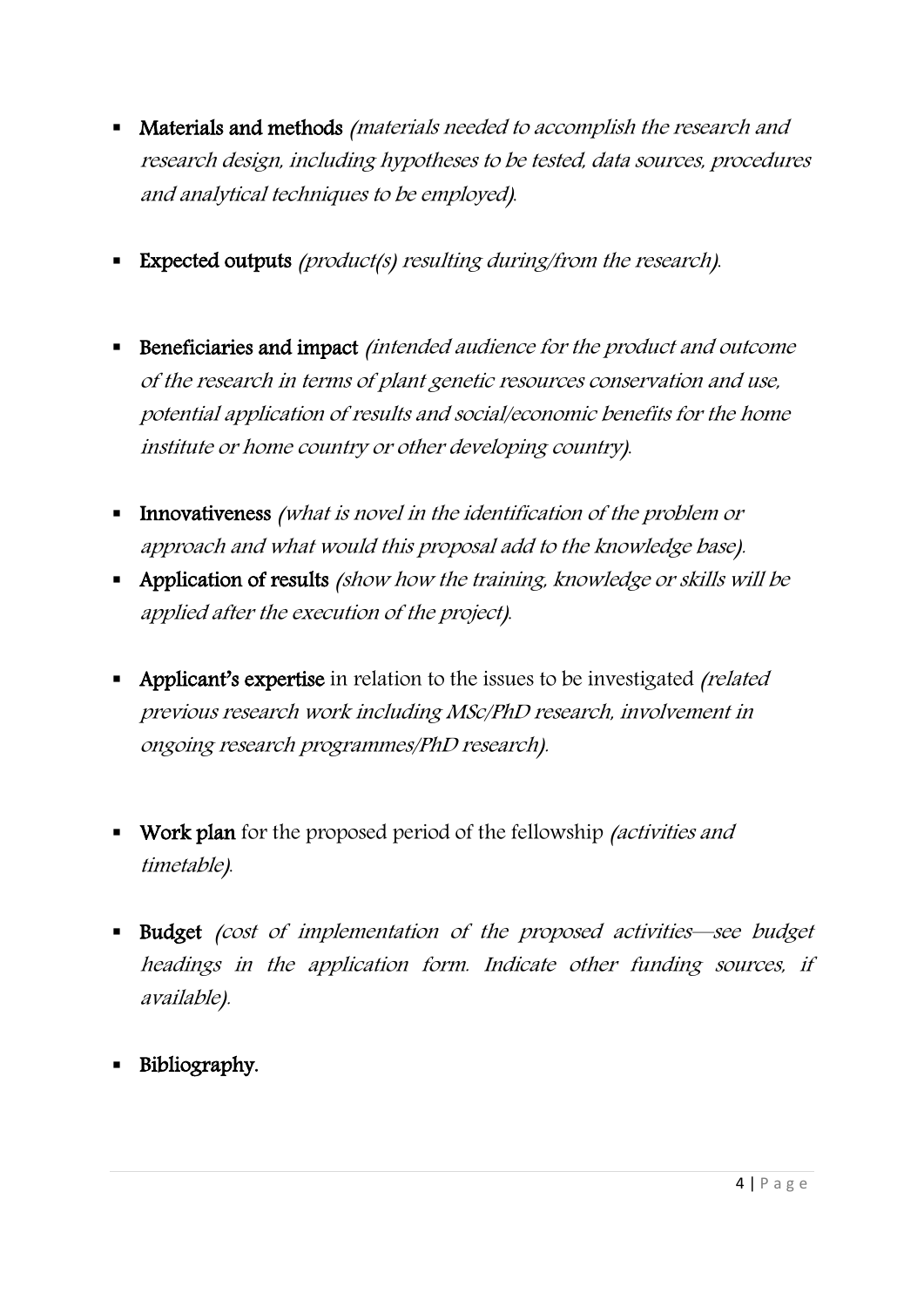### **Tips on How to Write a Good Proposal**

Different donor agencies have different proposal guidelines. Therefore, before you even begin to put pen to paper, you should know what is required by that particular donor. Visit the prospective donor website. Read the guidelines carefully, and then read them again, and once again.

#### Typically, guidelines contain the following:

- 1. Submission deadline(s).
- 2. Eligibility criteria.
- 3. Proposal format.
- 4. Proposal review timetable.
- 5. Budgets and what's covered and what's excluded.
- 6. Evaluation process and criteria.
- 7. Whom to contact.

There are several formats to a proposal, but one that has the most flexibility and has achieved the widest acceptance is as follows:

#### Choosing your research topic:

This is the first step you must make while thinking of writing a research proposal. Most donors outline priority research areas they are willing to support. It is important that you do your homework thoroughly and be able to identify the prospective funder that is interested in your research area.

Many donors give priority to projects managed principally by women, especially in the developing world. You may want to focus on gender related issues and projects that remedy problems affecting women and children- the underrepresented.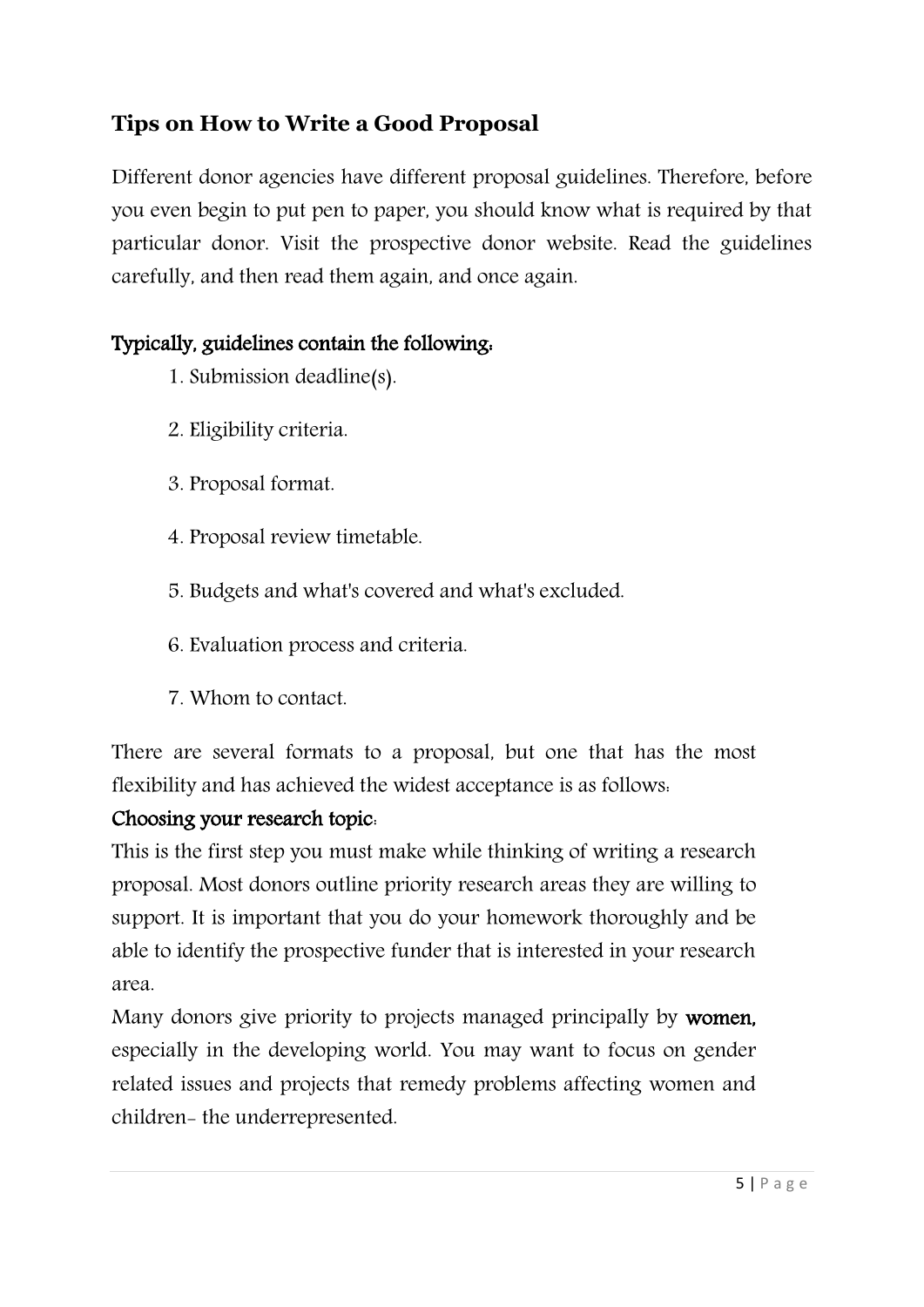Many donors are keen to support women scientists and researches focused on gender issues. Why not take advantage!

Title page: The title page should contain, neatly arranged, the following:

- 1). Title of the project
- 2). Name(s) of the author(s) and nationality.
- 3). Name of the faculty advisor(s)/collaborators
- 4). Date of submission

The title page should look professional and neat. However, do not waste time using fancy report covers, expensive binding, or other procedures that may send the wrong message to the potential funding agency. You are trying to impress the potential funding agency with how you need funding, not the message that you do things rather expensively!

Think of your title as a mini-abstract. A good title should paint a quick picture for the reader of the key idea(s) of your project.

Try and use only a single sentence for your title. If the sentence is getting too long try removing some words. When all else fails try using a two part title with the parts separated by a colon (use only as a last resort!). Do not attempt to use the title as an abstract of your entire proposal.

#### The problem:

This includes the background, rationale, comparative advantages. Describe the problem you are investigating, its importance, size and questions which guide the research process. Size also relates to relevance of problem globally and regionally or locally. How will this project contribute to solving the problem? Why is it necessary and to whom? Is there a special reason why you and/or your organization are uniquely suited to conduct the project? (Geographic location, language expertise, prior involvements in this area, close relationship to the project clientele, etc.)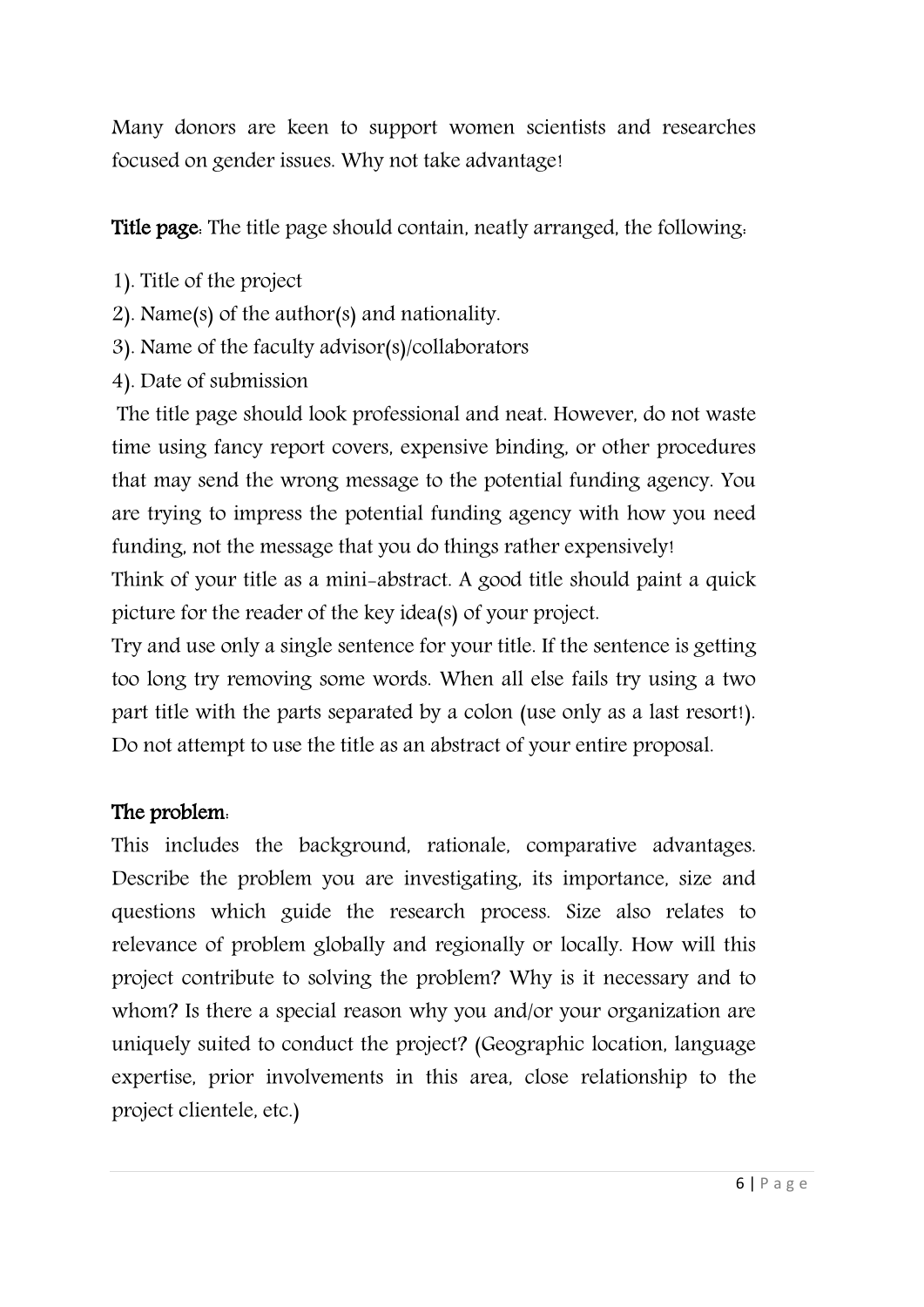Clearly indicate how the problems that will be addressed in your project will help the potential funding agency in fulfilling their own goals and objectives. As you write, keep the funding agency in your mind as a "cooperating partner" committed to the same concerns that you are. Use the statement of the problem to show that your proposed project is definitely needed and should be funded.

#### Purpose and objectives:

Describe the high order objectives/aims of the proposal. Your objectives will form the basis for the activities of your project and will also serve as the basis for the evaluation of your project. You can start by stating the general objective of your proposal before zeroing in to specific objectives (these should not be more than five in number). Present measurable objectives for your project.

If you are dealing with "things" it is easier for them to be measured than if you are dealing with abstract ideas. Your proposal is easier for a prospective funding organization to understand (and the outcomes are much more clear) if you describe your objectives in measurable ways.

#### Outputs and milestones:

The outputs are the results which the project seeks to achieve. The outputs should, as much as possible relate to 'tangible products' (quantifiable, qualitative or verifiable) from conduct of the research. Milestones refer to outputs that are realized. They indicate viable achievements.

Approach and activities: Describe how the work will be undertaken. This section should clearly indicate how the methods that will be used in your research will allow the outcomes of your project to have value for others beyond your project.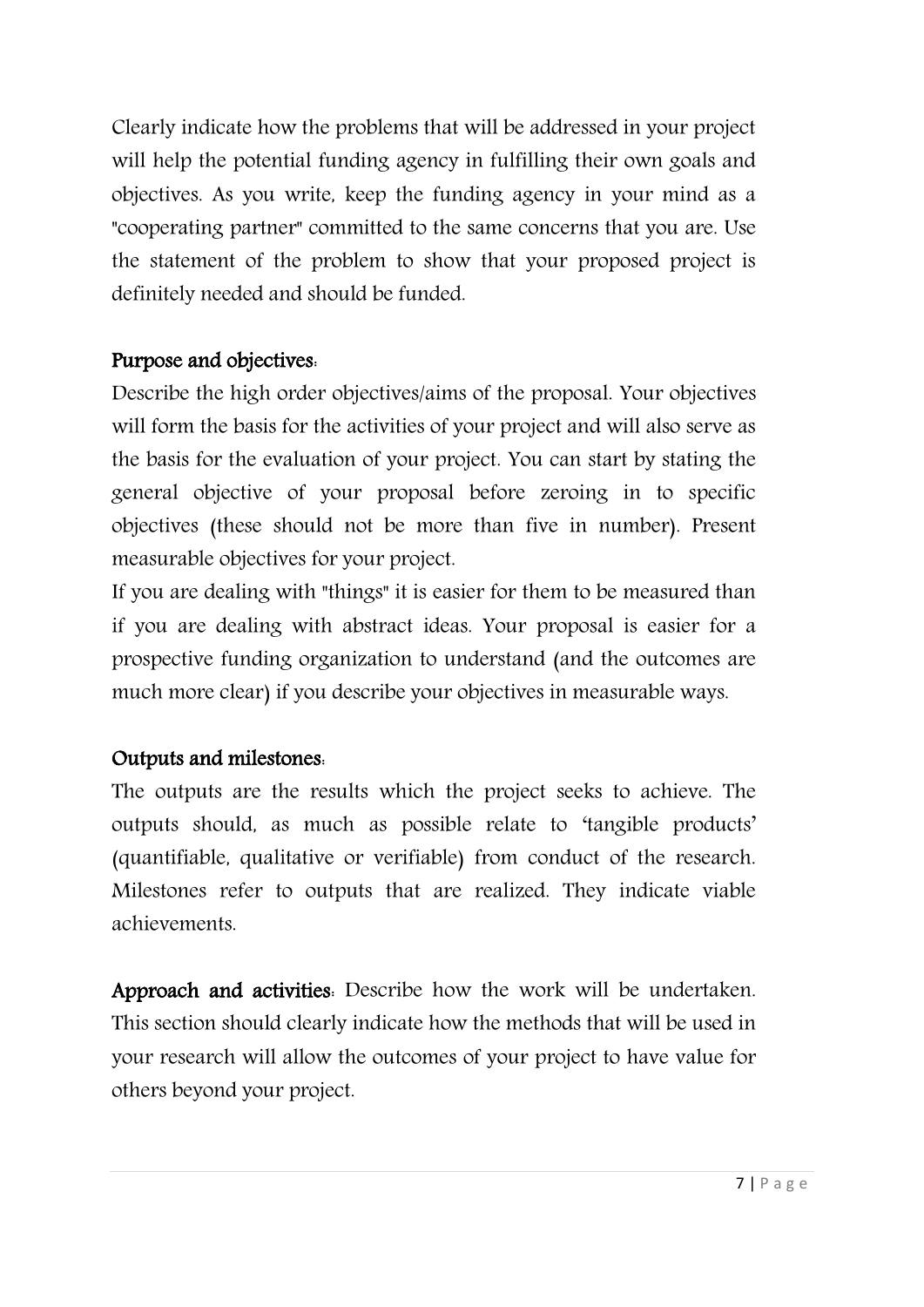The prospective funding agency will be looking at your methods to see what it is that you are proposing that will be new, unique or innovative. Make sure you clearly present the innovative aspects of your idea. If collaborators are involved, indicate at what stage and what their contribution to the project is.

#### Impact and beneficiaries:

Who will the project benefit, when and how? How will the outputs of project be disseminated to target beneficiaries? There is a distinction between direct recipients and ultimate beneficiaries. Also distinguish between immediate impact of research (end of project situation) and longer-term. Ultimately, development impacts are those on productivity, environment, biodiversity, social-economic factors.

#### Project location:

It is important to indicate where the project will be carried out e.g. countries, regions. You could consider providing a map of your location.

#### Collaborators:

Indicate who your collaborators (if any) are. Major collaborators always include other non-governmental organizations (NGOs), government parastatals, universities among many others.

#### Budget:

What is your total budget? What is the donor requested to fund? Make your budget realistic. Carefully think through exactly what you will need from the funding agency to carry out the project and establish your budget around this amount. (Do not forget, funding agencies receive lots of requests for funding. They can easily tell when someone has inflated a budget in order to procure funds for other purposes.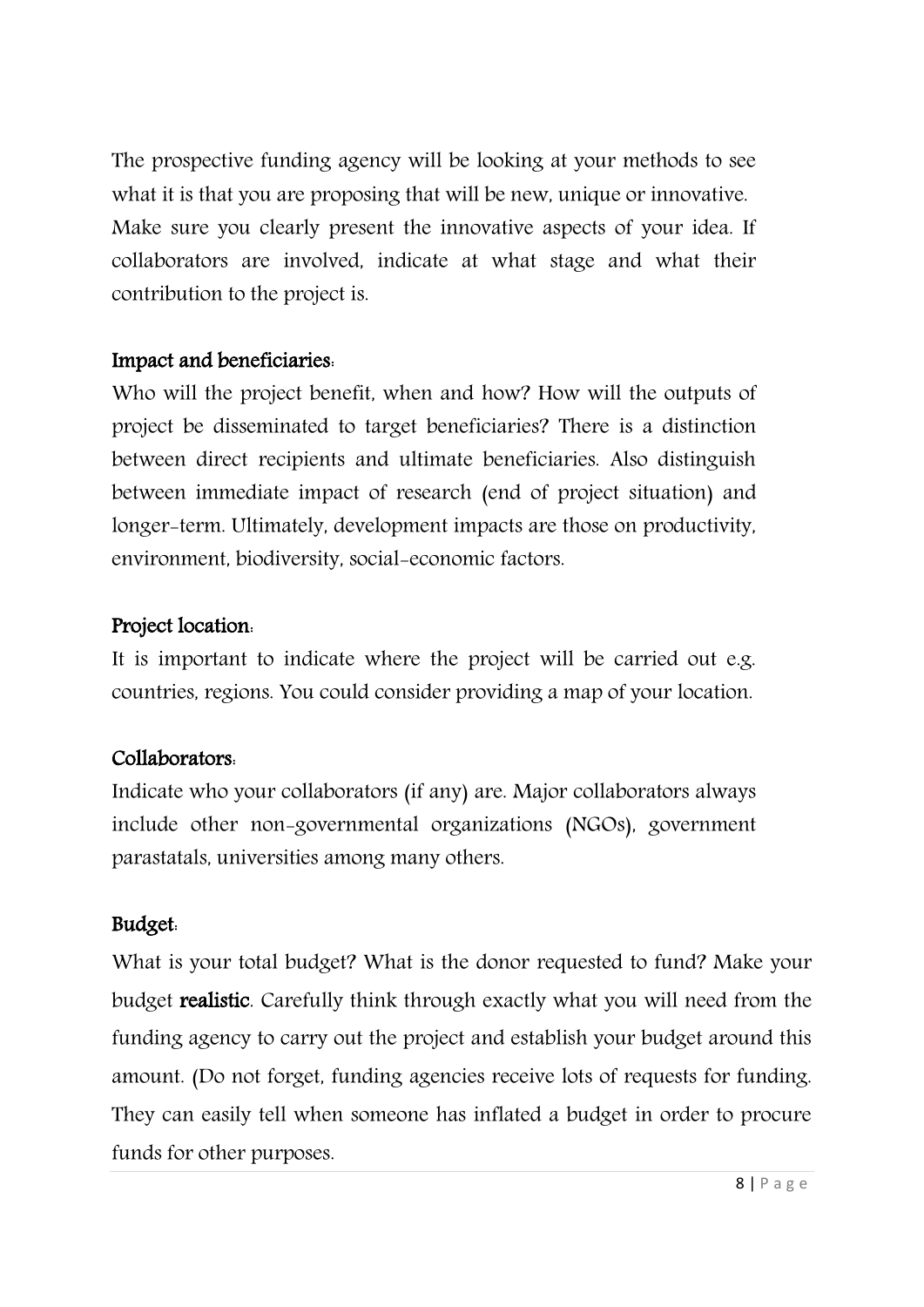Don't get caught in this situation.) A good strategy to use with a potential funding agency is to ask for a small amount of funding for the first phase of the project.

Specify in your proposal what you expect to achieve during this "minimal funding phase" and when you will be returning to the funding agency to ask for funds for the next phase. This can suggest to the funding agency that they can terminate the relationship easily if your project is not successful (and then it is essential for you to make sure the first phase IS successful). If the potential funding agency doesn't have any suggested/required budget categories, organize your budget around a set of meaningful categories that work for the project you are proposing.

#### Categories that you may want to consider for itemizing your budget are:

Personnel (salary and benefits) Consultants (salary) Instruction Equipment Supplies Communication (telephone/postage) Materials preparation Travel Rental of facilities Evaluation Other expenses Indirect costs (costs that your organization requires that you include) Unless otherwise noted by donor, always indicate your budget in US\$.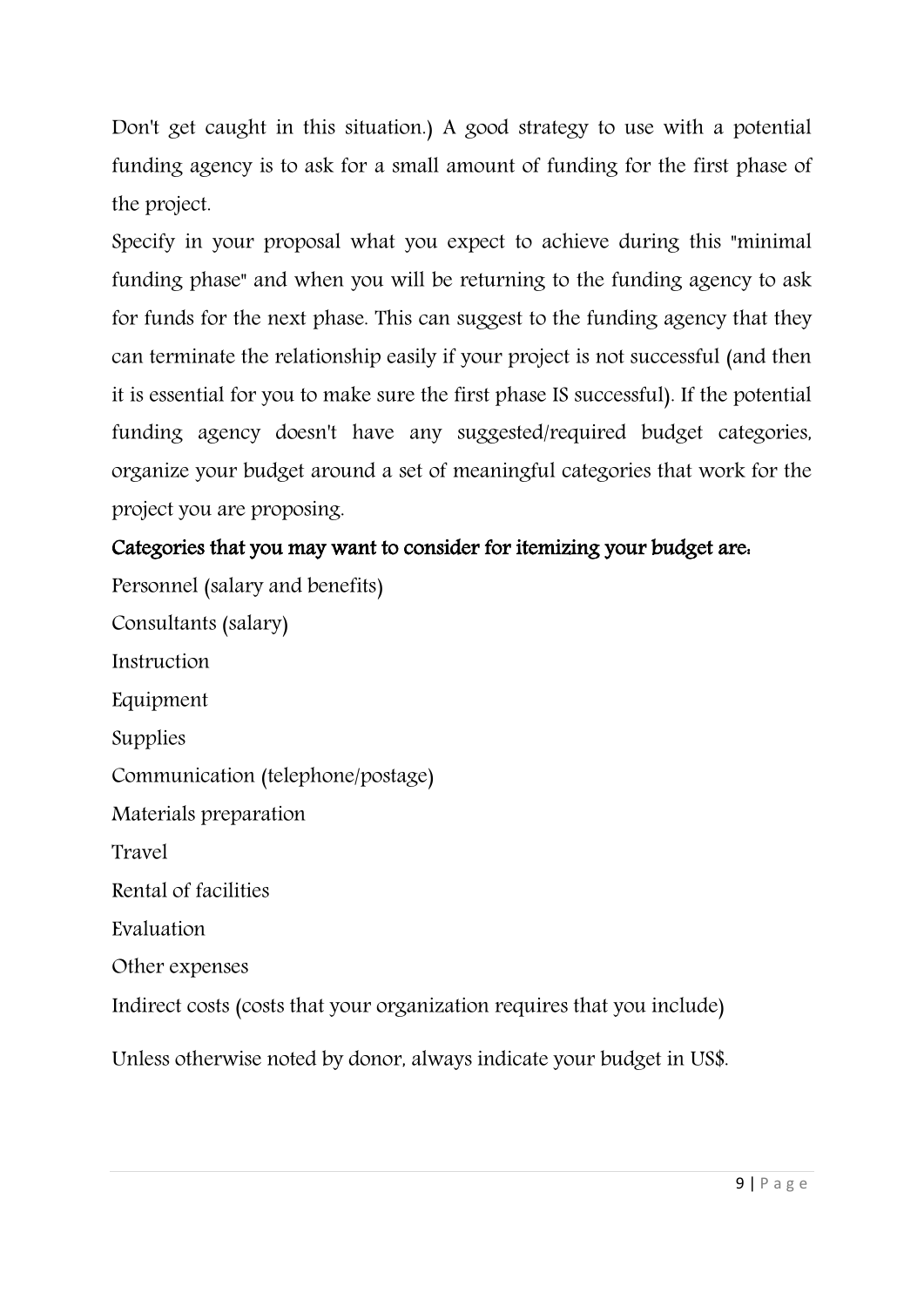# Writing scientific papers

When you start writing the first draft of your manuscript, it may help to prepare a very rough outline covering only the most important points that you want to convey to your audience. Do not waste time on editing your draft and trying to make it perfect at this point. In the initial stages of writing it does not matter if your sentences are complete, just as long as you get your main points and ideas on paper.

Some people prefer beginning with the introduction and subsequently continue in logical order through each section of the paper. Others prefer to start with the easiest parts, which are usually the methods and results followed by the discussion and introduction. The abstract is typically written after the rest of the paper is completed.

#### 1. TITLE

► The title should convey the essence of the article and draw the attention of the reader.

►Try to keep your title as clear and short as possible.

►Do not use abbreviations in the title and avoid jargon.

### 2. ABSTRACT

►The abstract should summarize the objectives, methods, results and main conclusions of the paper.

►The abstract is the advertisement for the paper, and it is often the only part many people read. Ideally, the abstract should be written in a way that gives away the clue of your paper but still makes people curious to read the whole story.

 $\blacktriangleright$ Keep your abstract as concise as possible. Many journals have a maximum number of words that can be used for the abstract. Most abstracts consist of approximately 100-200 words.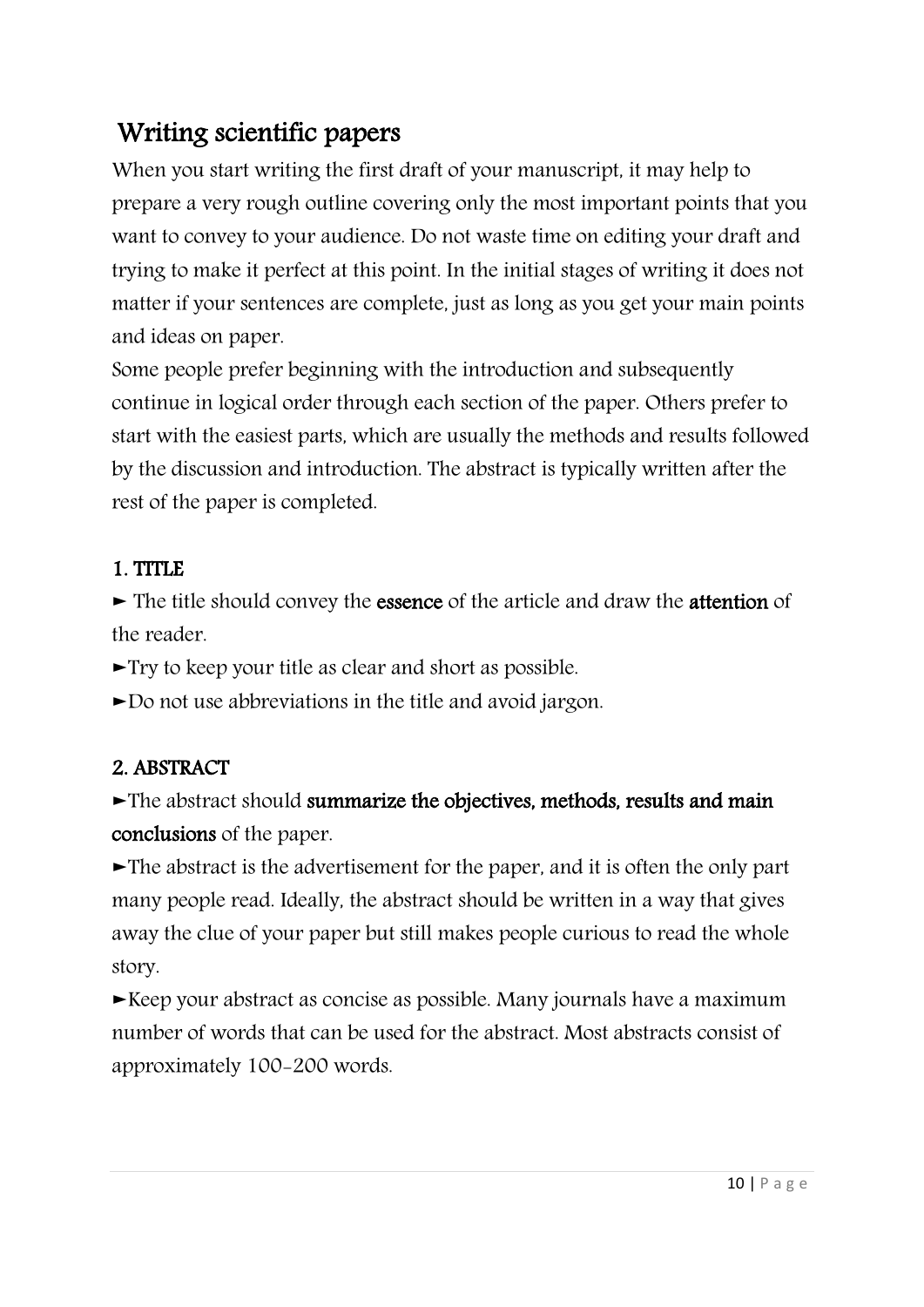#### 3. INTRODUCTION

►The purpose of the introduction is to provide essential background

information, and to generate interest in your paper. Do not assume that people will automatically be curious to read your paper. It is up to you to spark the interest of the reader by writing a good introduction.

 $\blacktriangleright$  Keep the use of jargon to a minimum. If you cannot avoid it, then explain jargon to readers who are unfamiliar with the specifics. Also avoid abbreviations as much as possible, because they deter comprehension of your introduction.

►Briefly introduce the taxon or the system that you focus on in the paper so that the reader gains an appreciation for them. If you focus on taxa that are unfamiliar to most people, you should provide a brief account of pertinent information such as their natural history.

 $\blacktriangleright$ The introduction should make clear why the topic of your paper is important, and provide the necessary information for the reader to evaluate and understand the relevance of your work. For instance, you could indicate why your approach is innovative or how your paper adds to previous work in the field.

►Always state the objective (main question, hypothesis) of your research explicitly in the introduction. Keep this objective clearly in mind when you write your manuscript.

►Make sure that the order in which you present information is logical. Most people start with providing information that places the paper in a wider framework, then zoom in on a particular problem, and finally mention the specific aims of their study.

►There must be a 1:1:1 correspondence between objectives stated in the introduction, methods and results. Do not make any promises in your introduction that cannot be kept based on your data.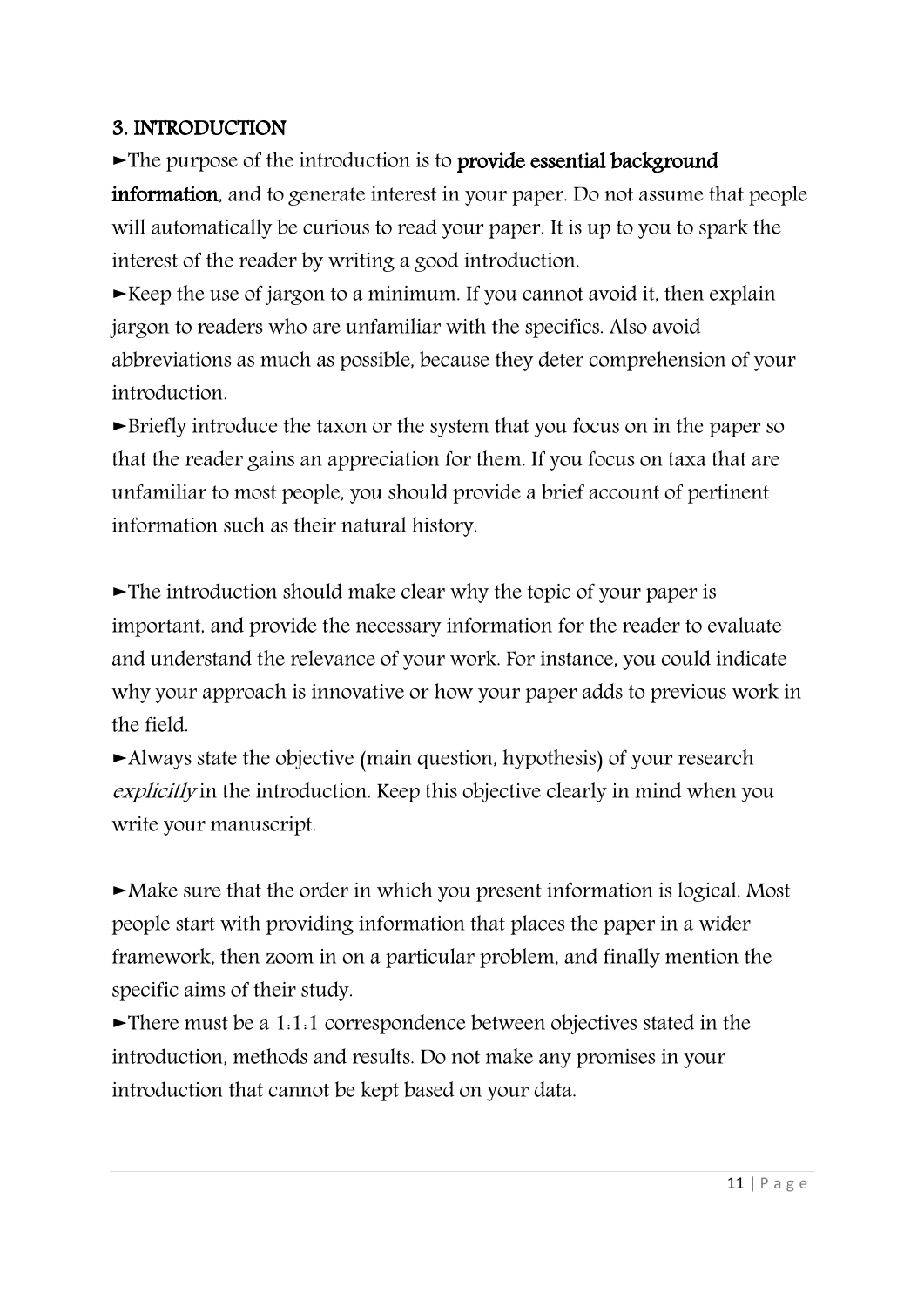#### 4. METHODS

►The methods section must include sufficient information to enable others to repeat your work. It should also list the analytical methods used.

►Methods must be clearly related to your research question and objectives. Explain how you collected the data and how it relates to a research question that you stated in the introduction.

►Most scientific projects start off with a plan that changes during the course of research. Report what you actually did – not what you planned to do.

#### 5. RESULTS

►This section should summarize all the relevant data collected and present the results of any analyses that were conducted.

►Figures and tables should be clear and relevant. Legends should be accurate and provide sufficient information for correct interpretation of the figures.

►Often (but not always) figures are used to convey ideas, whereas tables are used to convey data. Keep your figures and tables simple.

►When describing your data, it is generally better to report standard deviation (SD) instead of standard error (SE). Do not report the coefficient of variation (CV), since it adds no new information to the SD.

►Do not discuss your data here. Discussion and interpretation of results should take place in the next section of your paper.

►If you are certain that you used the appropriate statistical treatment for your data, but your analyses do not show the significant differences that you were hoping to find – be frank about this and do not manipulate your data to get a "better" result.

►Your results need not necessarily always agree with what other people have found. Unexpected results are often the most interesting. The most important thing is to always be honest about your data.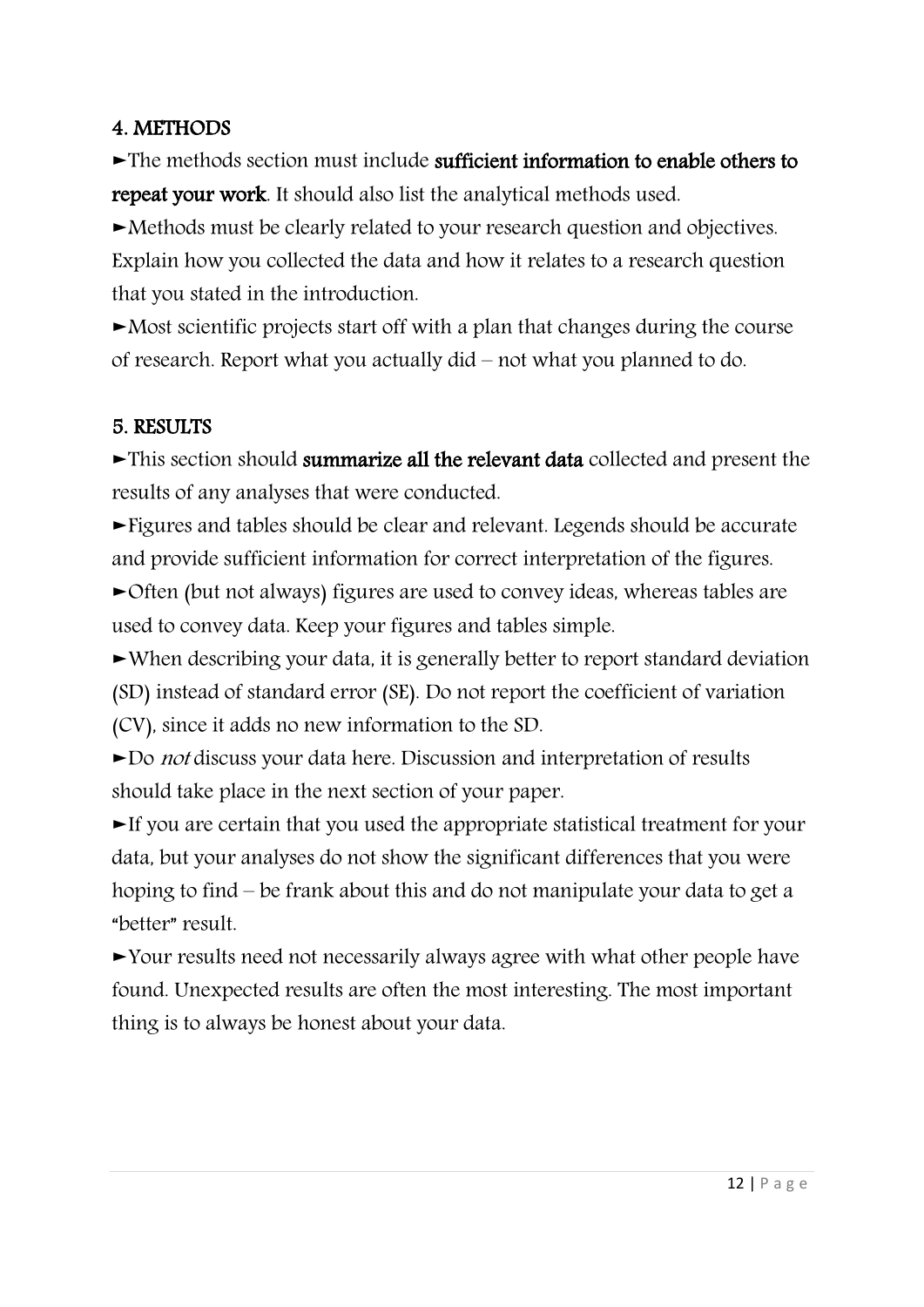#### 6. DISCUSSION

►The discussion is in many ways the most important section of your paper. The discussion should present an interpretation of your results, as well as a comparison with those of others. Just presenting a list of results is not enough for a scientific publication.

You need to be able to interpret your data, and draw conclusions.

►Ensure that all your arguments and assumptions are scientifically formulated, clearly stated, and well supported, either by your own results or by citing other people's work. All your statements must be accurate (true or falsifiable) and logical.

►A good paper can be read and evaluated on its own. Ensure that you have provided all the necessary information for your reader to make an independent judgment.

►Refer to the original objective (main question, hypothesis) of your research. Explain whether or not you have succeeded in reaching your objective.

►Make sure to explain why your results are of importance in a wider context.

►Some journals require you to formulate your conclusion in a separate section. If not, you should end the discussion with a concluding paragraph. If your data do not allow you to draw any firm conclusions, you can make generalized inferences. You may also end your paper with a section that discusses the relevance of your study system or with a general statement about the implications for future research.

#### 7. REFERENCES

►It is important to stay updated with the latest literature. Always cite the most recent papers that are relevant to your work. It looks very unprofessional if you refer to a book from 1975 but neglect to cite a paper from 2002 providing new data and insights that are pertinent to your topic.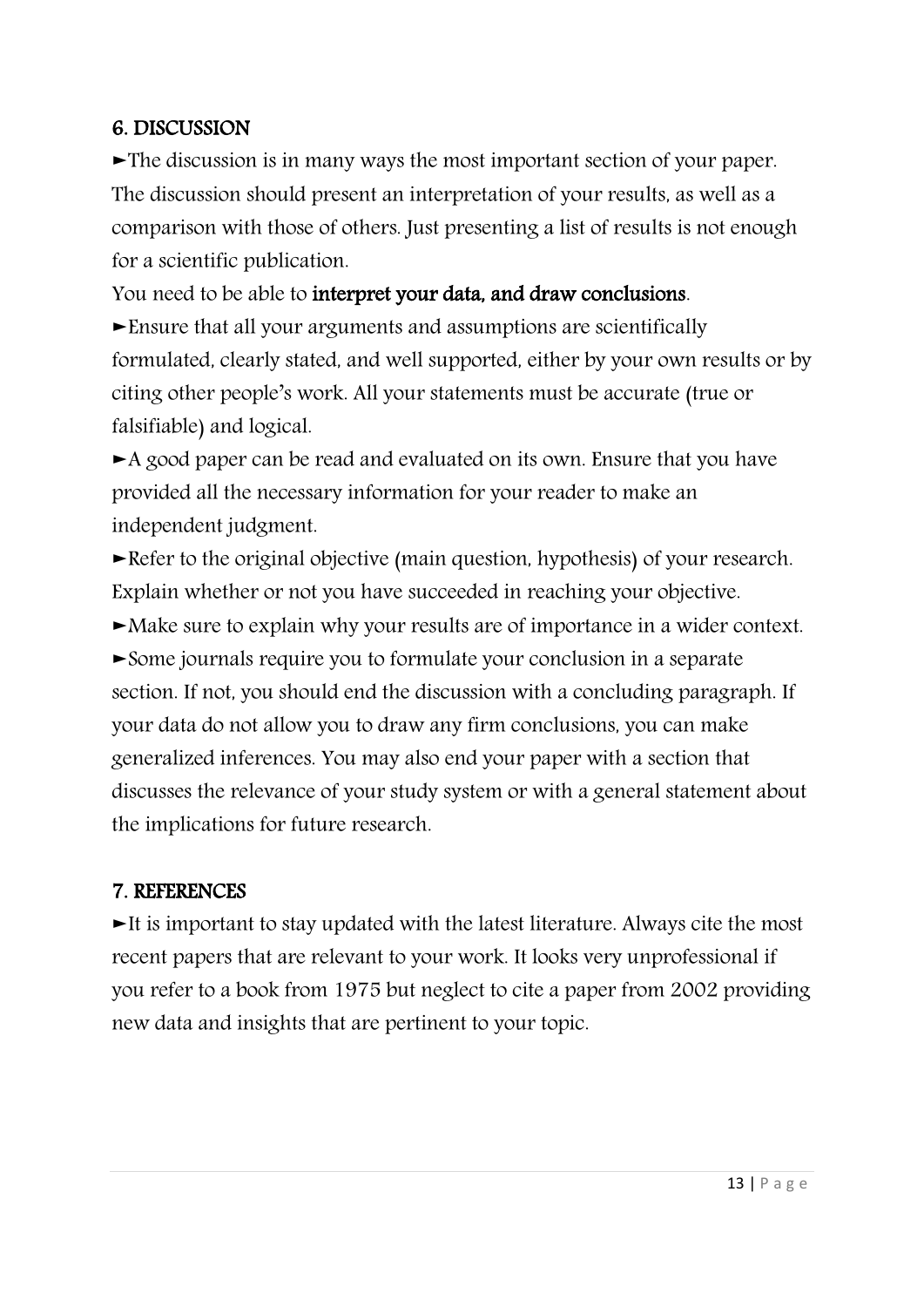► Make sure that you cite your sources properly. Journals always provide guidelines on how to cite references, including scientific papers, book chapters, and even Internet sites. It is important that you strictly follow the format used by the journal to which you intend to submit your work. ►When citing a work by three or more authors, refer to them as "et al." in your paper. For instance: (Cohen, Bills, Cocquyt, and Caljon 1993) should be cited as: (Cohen et al., 1993). In the references section, you should list every author.

# Writing student projects

Unlike an essay, a report has a formalized structure. Taking into account disciplinary differences, scientific or laboratory reports written by undergraduates share the same format as scientific reports written by academics for publication. The sections of a scientific report are:

# Elements of a Student's Research Paper

- · Title
- · Abstract
- · Introduction
- · Methods
- · Results
- · Discussion
- · Works Cited
- · Appendices

While all scientific research reports share a common organizational setup, you will find variations within reports. The common structure of the report is to ensure ease of reading.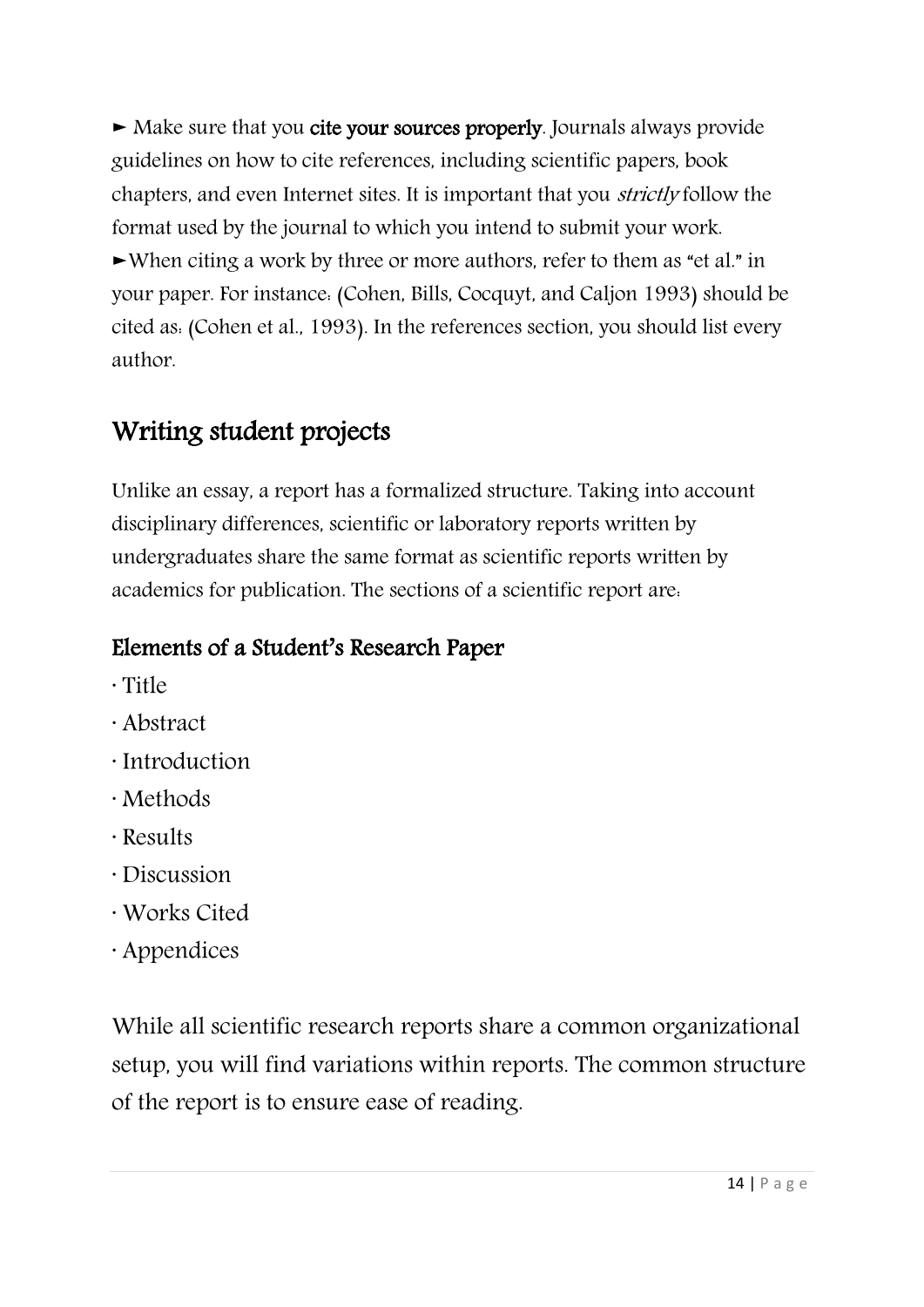Researchers usually want to quickly filter the huge amount of information available in scientific publications; the student's projects are no exception.

A common organizational structure helps readers move quickly through reports. In fact, often scientists do not read entire reports and rarely read them in chronological order. For example, they may skip directly to the findings and not read the methods.

The discrete sections of a report also force the researcher to carefully distinguish the various aspects of the experiment. For example, what is a result and what is your interpretation of that finding?

# **Title**

Title must be informative and specific, concise and understandable.

## Abstract

The abstract is a one paragraph (<100 words) summary of the report, including the question investigated, the methods used, the principal results and conclusions.

☞Abstract offers a complete but selective summary of most significant ideas and information

 $\blacktriangleright$  Abstract uses clear, precise wording (increase precision through successive revisions)

☞Abstract accurately reflects the paper's organization, emphasis, and content on a very small scale

# Why do we write abstracts?

Abstracts are a quick way for readers to understand your research project. Thus, readers can assess the relevance of your work to their own simply by reading your abstract.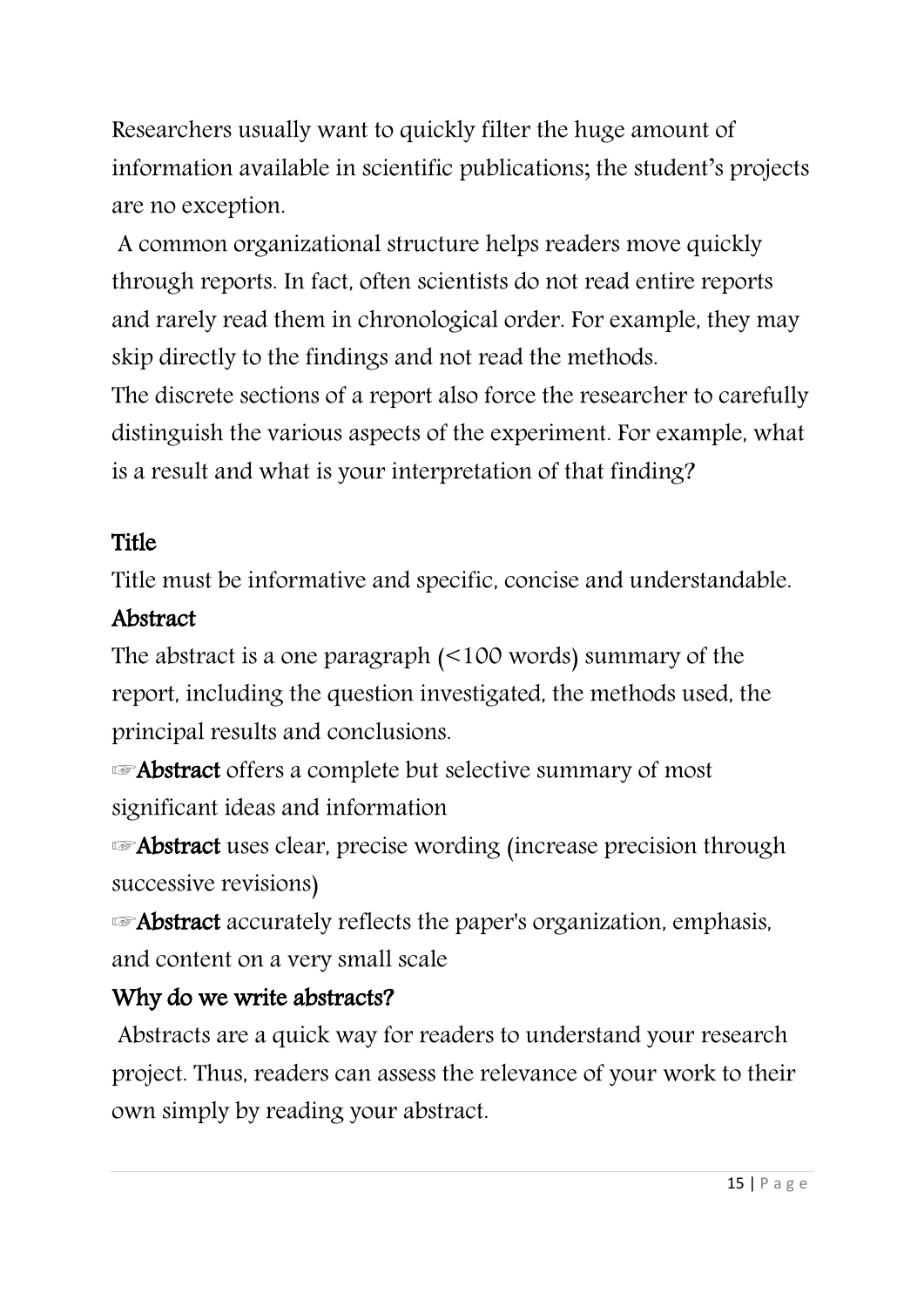Your intended audience should be able to understand the abstract without having to read any of the report.

Because the abstract is usually the first thing that readers read, and based on that abstract, make a judgment whether to keep reading or not, the abstract is one of the most important elements of a scientific report.

### **Introduction**

The introduction is a brief section (no more than 1 page usually) designed to inform the reader of the relevance of your research and includes a short history or relevant background that leads to a statement of the problem that is being addressed. Introductions usually follow a funnel style, starting broadly and then narrowing. They funnel from something known, to something unknown, to the question the paper is asking.

### **Methods**

The Methods section chronologically describes the process you undertook to complete the research. The method is written as a process description, not as a lab manual procedure. Be precise, complete, and concise: include only relevant information—no unnecessary details, anecdotes, excuses, or confessions. ☞Methods must give details of experimental procedures ☞Methods must describe techniques for tracking functional variables (timing, temperature, humidity, etc.) and rational for

tracking those variables · explains analytical techniques used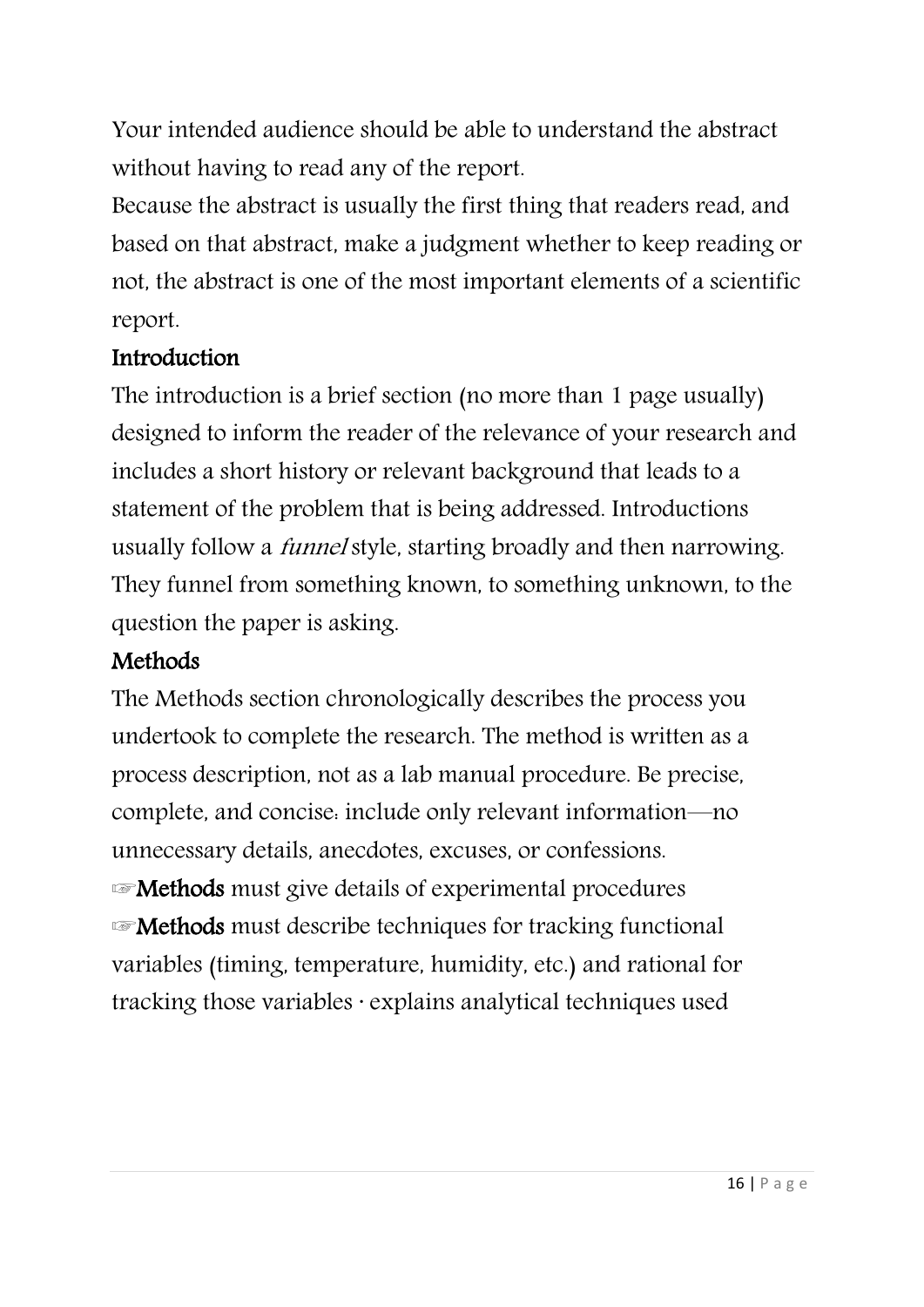### Results

## What are results? "Just the facts."

The Results section DESCRIBES but DOES NOT INTERPRET the major findings of your experiment. Present the data using graphs and tables to reveal any trends that you found. Describe these trends to the reader. The presentation of data may be either chronological, to correspond with the Methods, or in the order of most to least importance. If you make good use of your tables and graphs, the results can be presented briefly in several paragraphs.

### Discussion

## What's the Discussion? Interpretation.

This section offers your interpretations and conclusions about your findings. How do your results relate to the goals of the study, as stated in your introduction, and how do they relate to the results that might have been expected from background information obtained in lectures, textbooks, or outside reading? This is your chance to demonstrate your ability to synthesize, analyze, evaluate, interpret, and reason effectively. You do NOT need to bring in theories to explain your ideas beyond what you have learned in class. Your readers are looking for well-supported opinions, not for leaps of fancy or mere repetitions of your findings, so you will need to think carefully about your findings in order to draw conclusions that are neither too narrow nor too broad.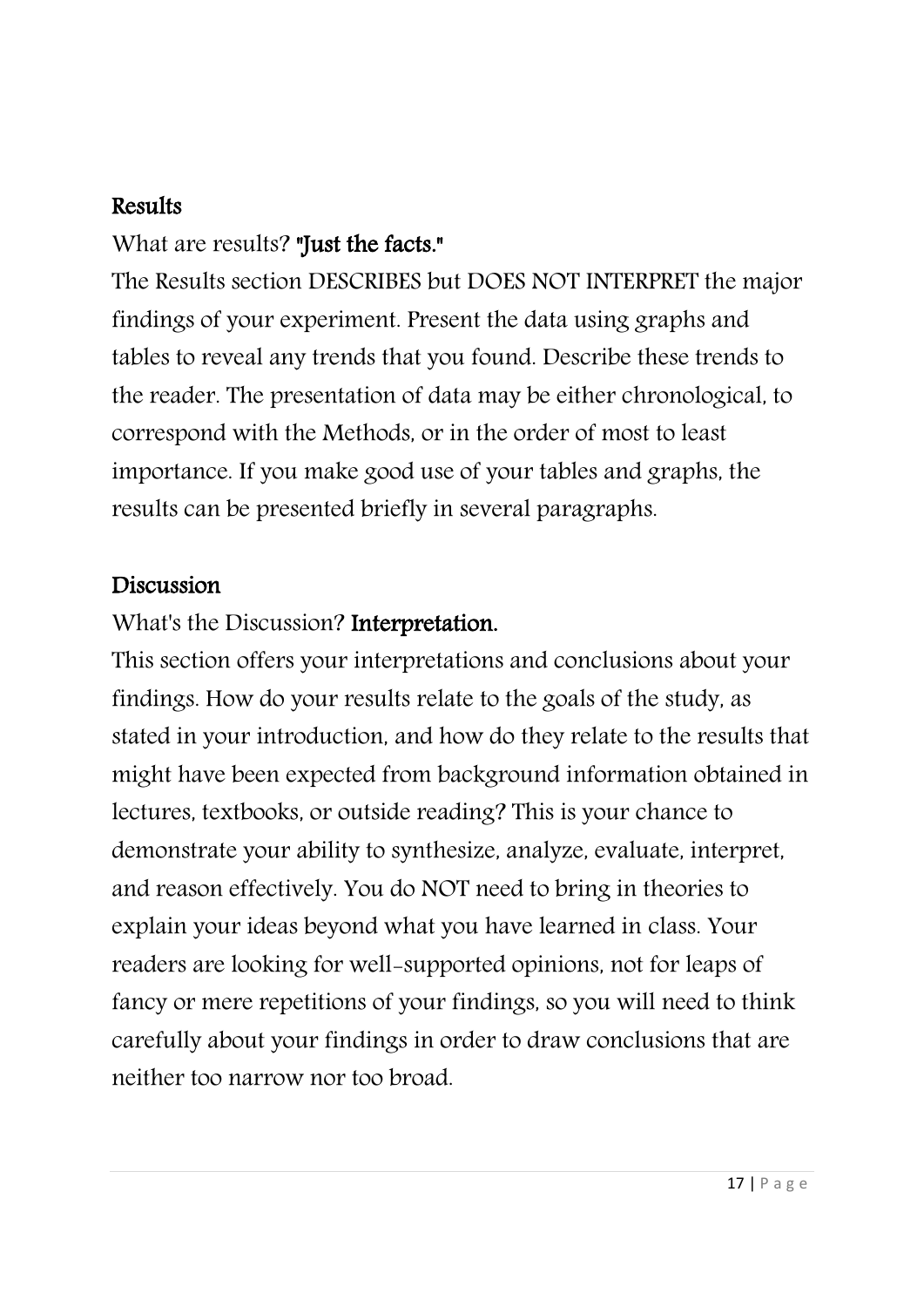# Works Cited (References) - IEEE style

If you reference an outside source in your report, you should cite where you found that source. You should also cite sources which your reader, a fellow student, may be unfamiliar with. The appropriate style for citing sources in this report is IEEE style. Cite only material that you have actually read.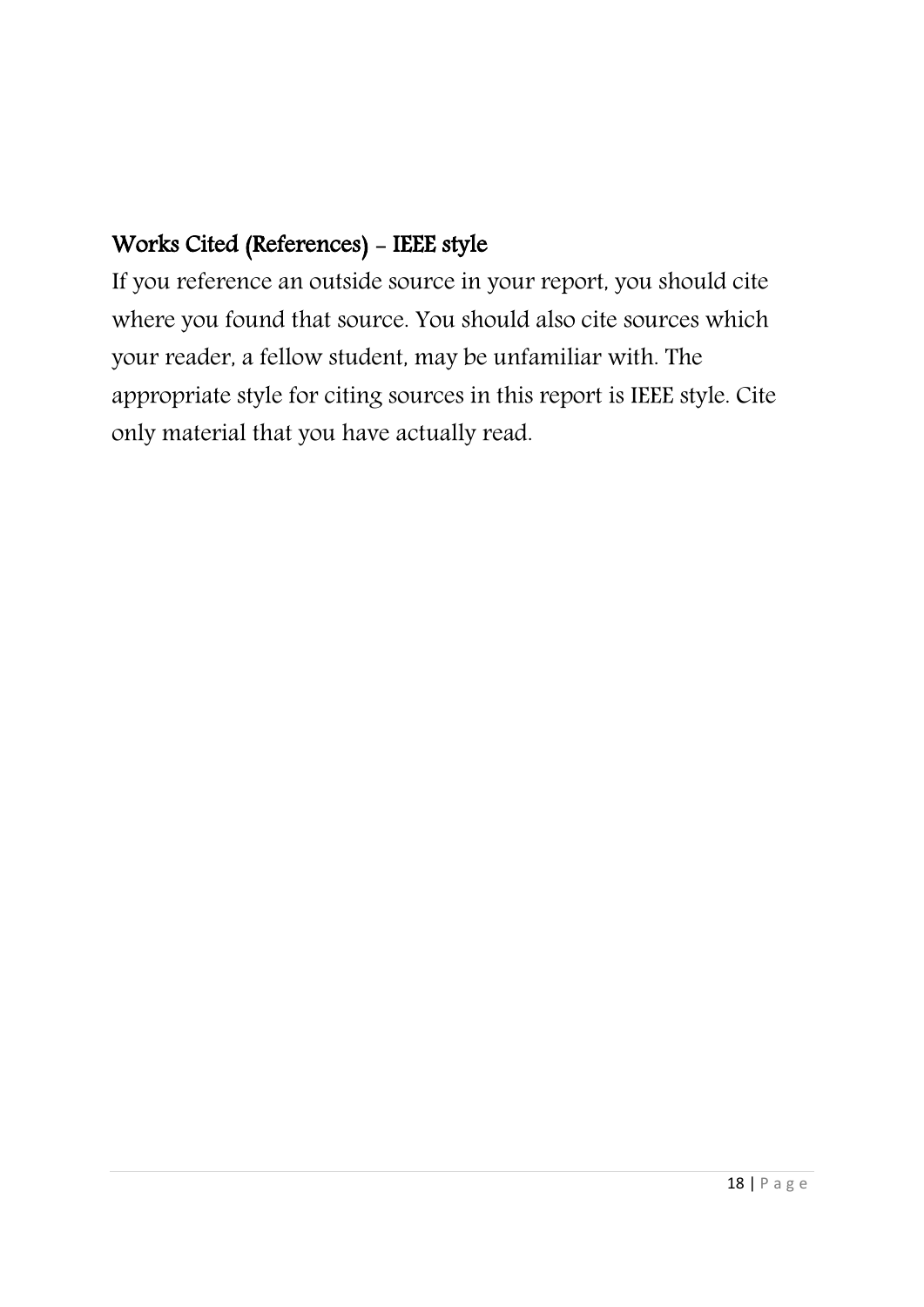# Topic No 4

# Preparation of Report and recommendations

#### Definition of a report

A report is the written form of an activity. It is an outcome of a designated set of activities. The success of a scientist does not solely depends on his or her ability to carry out research work but it depends on his /her ability to communicate the outcome of the research work to his colleagues and other end users of scientific results. One important avenue of scientific communication is preparation and writing of the results of findings. In the training and development of a scientist, he or she will be expected to be involved in one or more report preparation, writing and presentation. The various reports that are prepared and presented include:

- (a) Seminar paper
- (b) Conference reports
- (c) Newspaper and magazine reports
- (d) Extension manuals,
- (e) Newsletters and scientific Bulletins
- (f) Textbooks and book chapters
- (g) Research project proposals
- (h) Journal Research manuscripts

Each of the above forms of writings has their specific uses, specific audience and specific avenue of presentation.

What is however common to all is that they depend on the targeted audience. Effective writing and preparation involves knowing how to write to reach the target audience.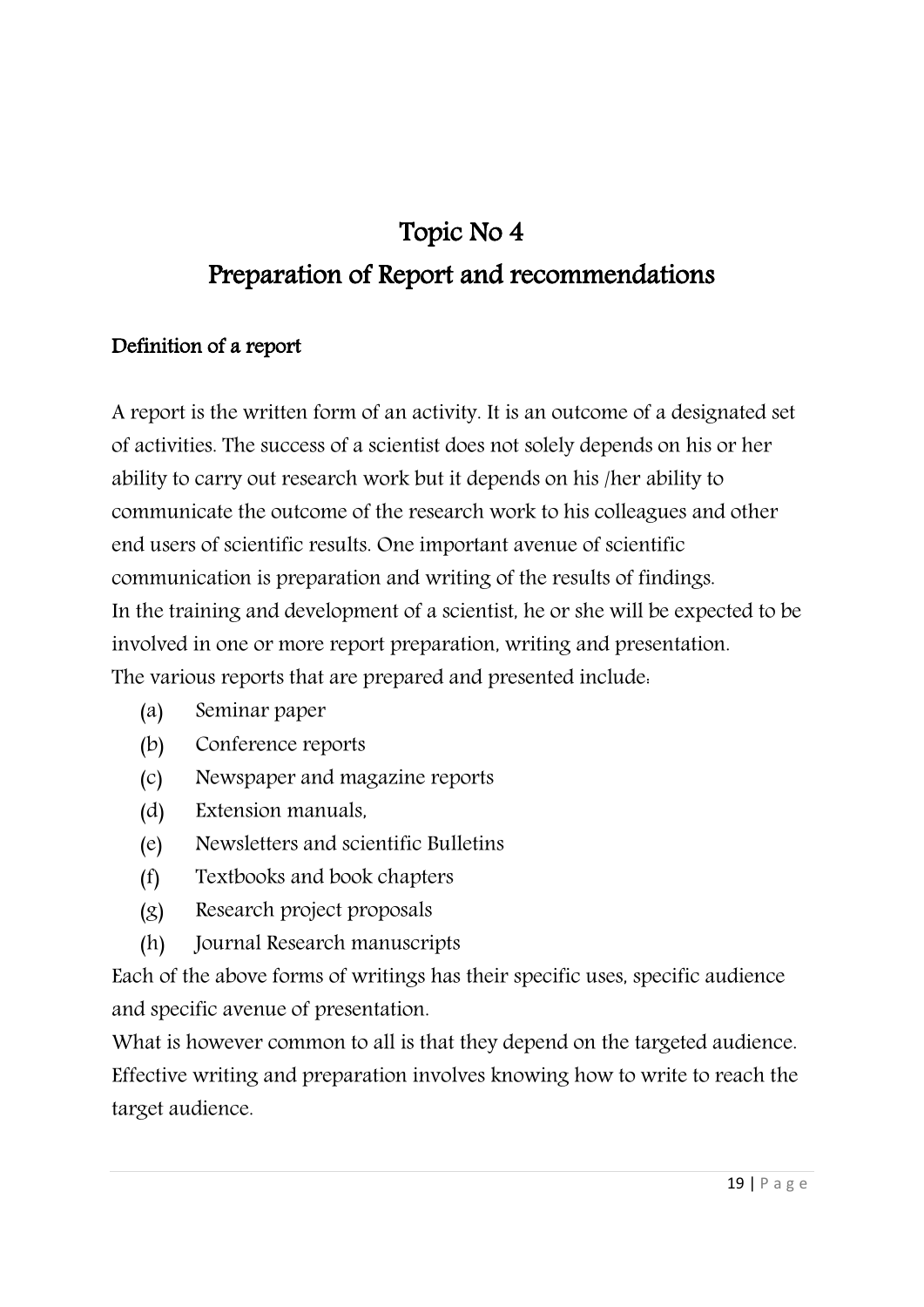A typical technical report has the following progression:



### Figure 1: Report structure

# Typical report sections

Depending on the nature of your document, it may (optionally) have the following sections:

Title page - with name, affiliation, date, etc.

Dedication - to a friend, family member, or loved one

Declaration - that the material in the report is the author's own work

Acknowledgement- to those who have helped or influenced your work,

Contents list - which lists items from here on with appropriate page references,

Abstract - which summarises the report contents

Introduction - which introduces the work, provides the motivation and context and outlines other related work

Main technical chapters - which document the core technical work